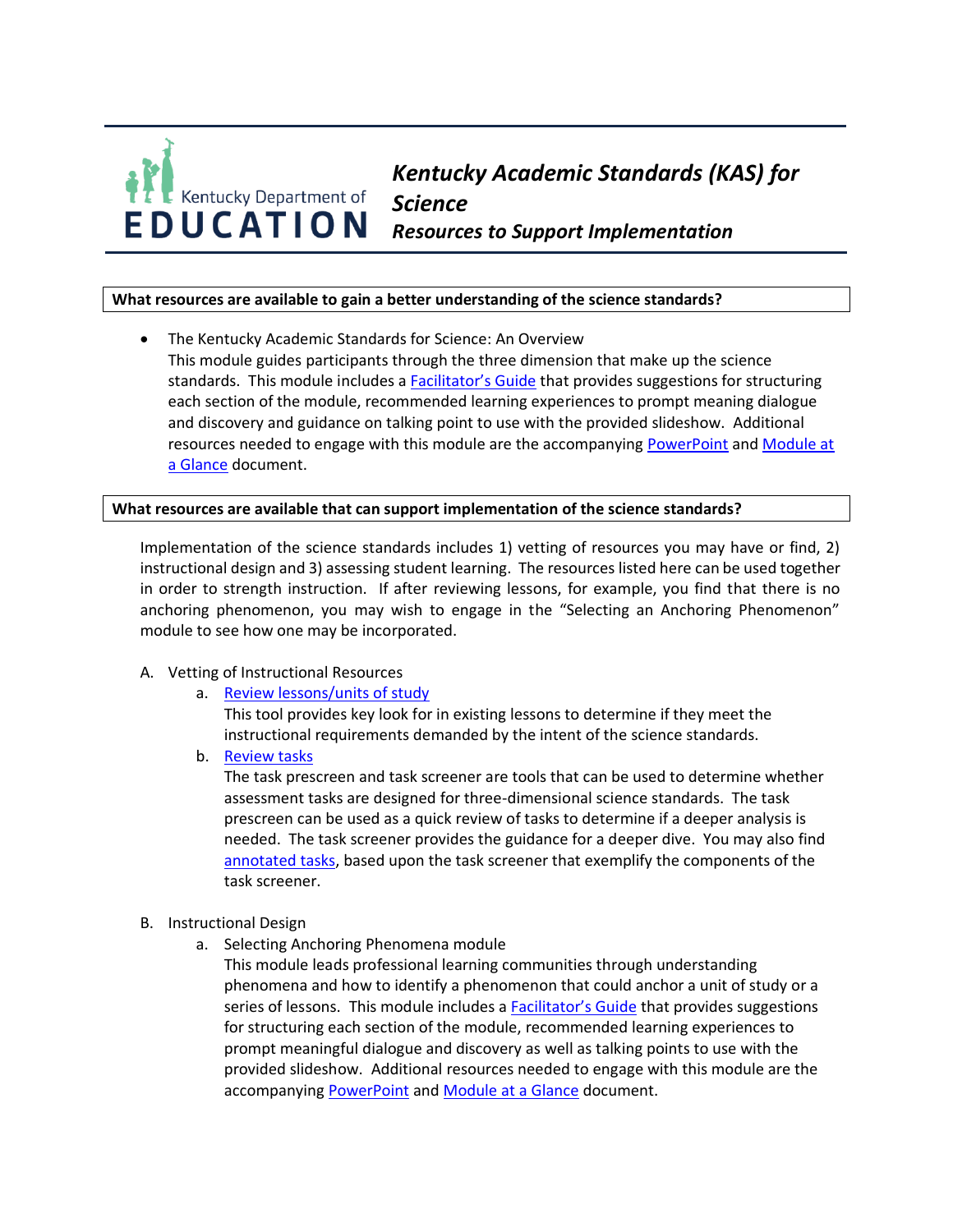b. [Using the Science and Engineering Practices](https://www.sciencepracticesleadership.com/)

To meet the demands and rigor required of the science standards, students should actively engage in the practices of science. The resources on this site include tools and examples to help ensure that students are provided opportunities to engage in the sciences as expected.

c. Social Justice and Equity Module

This module is designed to help educators in identifying the range of intellectual resources students use as they make sense of phenomena. This modules includes a [Facilitator's Guide](https://education.ky.gov/curriculum/standards/kyacadstand/Documents/Social_Justice_and_Equity_Facilitator_Guide.pdf) that provides suggestions for structuring each section of the module, recommended learning experiences to prompt meaningful dialogue and discovery as well as talking points to use with the provided slideshow. Additional resources needed to engage with this module are the accompanying [PowerPoint](https://education.ky.gov/curriculum/standards/kyacadstand/Documents/Social_Justice_and_Equity_Module.pptx) and [Module at a Glance](https://education.ky.gov/curriculum/standards/kyacadstand/Documents/Module_at_a_Glance_Social_Justice_and_Equity_in_Science.pdf) document.

d. [Lesson and Unit Design Supports](https://education.ky.gov/curriculum/conpro/science/Pages/Science-Web-Links.aspx)

Here you can find links to a number of resources that can supplement your existing curriculum, provide background information as you design lessons/units and sample units demonstrating the three-dimensional approach to science education.

# C. Assessment

- a. Classroom Embedded
	- i. Task Design and Evaluation Module

This module shows how multi-dimensional tasks may be developed as well as how the task prescreen and task screener may be used. This module includes a [Facilitator's Guide](https://education.ky.gov/curriculum/standards/kyacadstand/Documents/Three-Dimensional_Science_Tasks_Facilitator_Guide.pdfhttps:/education.ky.gov/curriculum/standards/kyacadstand/Documents/Facilitator_Guide_Selecting_Anchoring_Phenomena_for_Equitable_Three-Dimensional_Teaching.pdf) that provides suggestions for structuring each section of the module, recommended learning experiences to prompt meaning dialogue and discovery as well as talking points to use with the provided slideshow. Additional resources needed to engage with this module are the accompanying [PowerPoint](https://education.ky.gov/curriculum/standards/kyacadstand/Documents/Three-Dimensional_Science_Tasks_Module.pptxhttps:/education.ky.gov/curriculum/standards/kyacadstand/Documents/Selecting_Anchoring_Phenomena_for_Equitable_Three-Dimensional_Teaching_Module.pptx) and [Module at a Glance](https://education.ky.gov/curriculum/standards/kyacadstand/Documents/Module_at_a_Glance_Three-Dimensional_Tasks.pdf) document.

- ii. [Demonstrating Formative Assessment in the Science Classroom](https://ket.pbslearningmedia.org/resource/ket-pd-formative-assessment-science/formative-assessment-in-the-science-classroom/) professional learning opportunity This professional learning module from KET shows the importance of multidimensional learning goals and their connection to classroom tasks. It includes videos and classroom developed documents.
- iii. [Classroom Embedded Assessments](https://nam02.safelinks.protection.outlook.com/?url=https%3A%2F%2Flouisville.edu%2Feducation%2Fcenters%2Fcrimsted%2Fcea-examples&data=02%7C01%7Cassess-admins%40listserve.eku.edu%7C3392e15160044ef6abcd08d6c4435d9d%7Ce23043271af04dee83fbc1b2fd6db0bb%7C0%7C1%7C636912190949774599&sdata=hTmXcYTpDT3JbcDOUcb9rHB8ghbWbEAX8mDn21Jr5ug%3D&reserved=0) Examples of classroom-embedded assessments developed by Kentucky teachers through Math/Science Partnership. Each task includes the learning goal the task is providing evidence of, success criteria and next instructional steps. Some tasks also include student work.
- iv. [Student Work Annotation for Extended Response Question \(ERQ\) Science Rubric](https://education.ky.gov/curriculum/conpro/science/Pages/Science-Assessment.aspx) KDE, in partnership with the Kentucky Science Teachers Association, have annotated student work samples for classroom-level tasks. These annotations are based upon the science rubric for the ERQ on the K-PREP Science Assessment. The annotations demonstrate how this rubric may be used in the classroom, with an emphasis on using the language to uncover student thinking.

## b. [Through-Course Tasks](https://education.ky.gov/curriculum/conpro/science/Pages/tct.aspx)

The through-course tasks, developed with guidance from and vetted by Kentucky Department of Education staff, provide examples of the level of student thinking required by science standards. Designed to be used two or three times per year, these